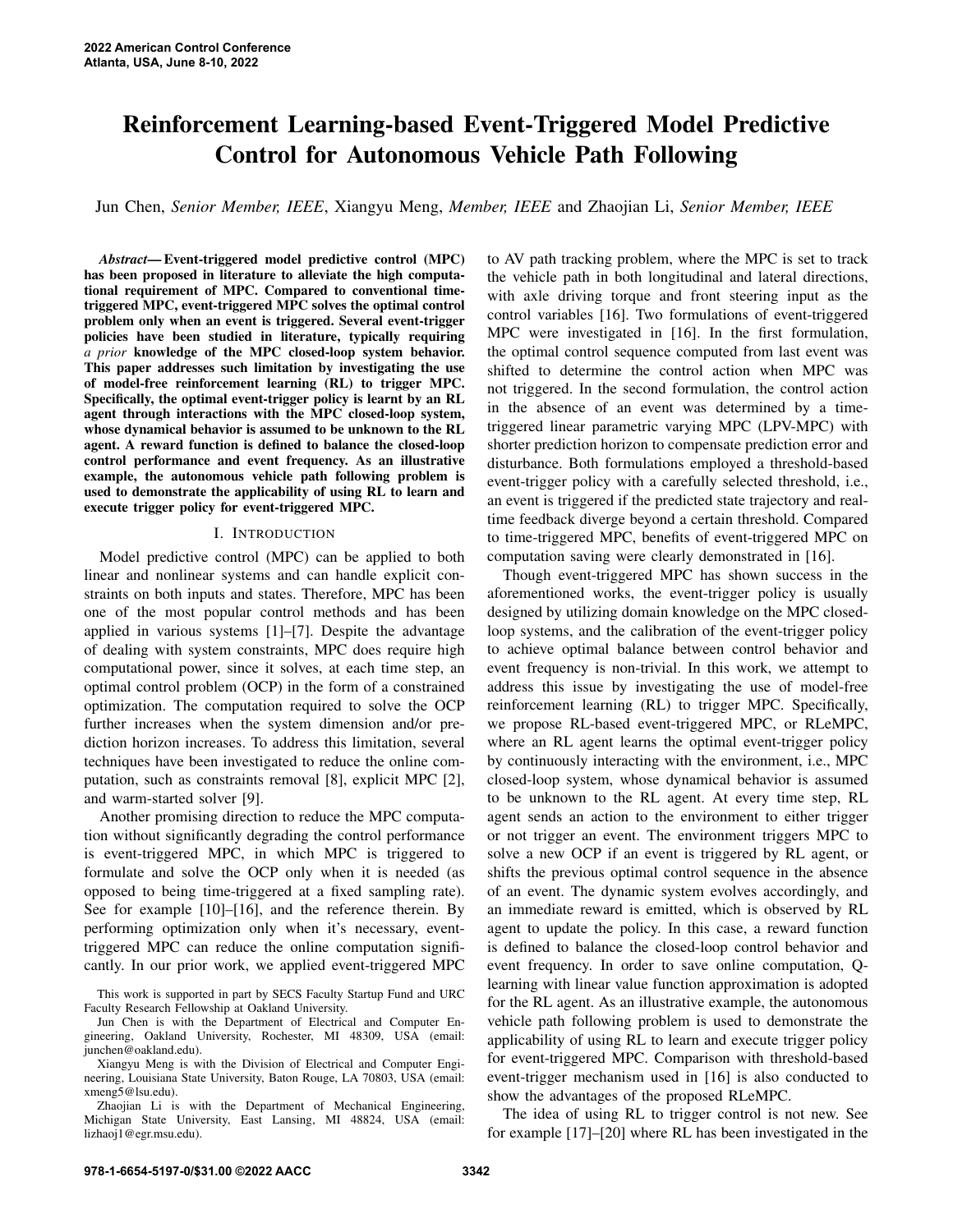context of event-triggered control. Compared to [17]–[20], our work is different as the primary objective of using eventtriggered MPC is to save online computation, as opposed to saving communication in [17]–[20]. Furthermore, in [17]– [20], zero order hold is applied to control command when an event is not triggered, while in event-triggered MPC, the previous optimized control sequence is shifted to obtain the latest control command. Therefore, the control command will still be time-varying during the absence of event. Such differences make it harder for the RL agent to learn the optimal event-trigger policy.

The rest of this paper is organized as follows. Section II provides necessary background information on RL, while Section III presents the main algorithm on RL-based eventtriggered MPC, or RLeMPC. Numerical simulation results on AV path following is presented in Section IV, and the paper is concluded in Section V.

#### II. PRELIMINARIES ON RL

This section provides preliminary on RL. More details can be found in [21]–[23].

## *A. Reinforcement Learning and Q-Learning*

In the RL literature, at time step  $t$ ,  $s_t$  denotes the states of the environment,  $a_t$  denotes the action that an agent applies to the environment,  $r(s_t, a_t)$  is a scalar reward function that maps state-action pair to a scalar value indicating the immediate reward that the agent receives from the environment after applying action  $a_t$  at state  $s_t$ . The goal of the agent is to learn an optimal policy  $\pi^* : s \to a$  that maximizes the expected cumulative future rewards

$$
G = E_{\pi} \left[ \sum_{t=0}^{\infty} \gamma^t r_t \right],
$$
 (1)

where  $r_t = r(s_t, a_t)$  and the scalar  $\gamma \in [0, 1]$  is the discount factor that weights more on short-term rewards compared to delayed rewards. The RL agent learns the optimal policy  $\pi^*$ through interactions with the environment, during which the agent applies action  $a_t$ , observes the system evolution from  $s_t$  to  $s_{t+1}$ , and receives immediate reward  $r_t$ . In general, the environment can be stochastic, either due to unknown disturbance or the nature of the system itself.

To measure the value of a state  $s$ , a state value function  $V^{\pi}(s)$  can be defined as the value of state s under the policy  $\pi$ , which is the expected return starting from s following policy  $\pi$ . In other words,

$$
V^{\pi}(s) = E_{\pi} \left[ \sum_{k=0}^{\infty} \gamma^{k} r_{t+k} \, \middle| \, s_{t} = s \right]. \tag{2}
$$

Similarly, the state-action value function  $Q^{\pi}(s, a)$  of a stateaction pair  $(s, a)$  can be defined as the expected return starting from  $s$  following by first taking action  $a$  and then the policy  $\pi$ . In other words,

$$
Q^{\pi}(s, a) = E_{\pi} \left[ \sum_{k=0}^{\infty} \gamma^k r_{t+k} \middle| s_t = s, a_t = a \right].
$$
 (3)

Once the optimal Q-function  $Q^*(s, a) = \max_{\pi} Q^{\pi}(s, a)$  is learnt, one can then apply the greedy control to obtain the optimal policy

$$
\pi^*(s) = \arg\max_a Q^*(s, a). \tag{4}
$$

Therefore, the goal of learning an optimal policy  $\pi^*$  reduces to that of learning the optimal Q-function  $Q^*(s, a)$ . This is called Q-learning, and is a model-free method that works well on discrete action space. In practice, one usually parameterizes the Q-function with certain parameters  $\phi$ , denoted as  $Q_{\phi}(s, a)$ , and uses it to approximate the Q-function.

# *B. Least-Square Temporal Difference Q-learning*

Least-square temporal difference Q-learning, or LSTDQ [23], uses linear function to approximate  $Q(s, a)$ . Given a state-action pair  $(s, a)$  and a feature vector defined as

$$
X(s,a) = \begin{bmatrix} X_1(s,a) \\ X_2(s,a) \\ \vdots \\ X_n(s,a) \end{bmatrix},
$$
 (5)

one can then represent the Q-function as a linear combination of features, i.e.,

$$
Q_{\phi}(s, a) = X(s, a)^{T} \phi.
$$
 (6)

To learn the parameter  $\phi$  in (6), an experience replay buffer  $D$  can be constructed to collect previously encountered transitions  $(s_t, a_t, r_t, s_{t+1})$ . Given a sampled experience  $(s_t, a_t, r_t, s_{t+1})$  from D, the TD (temporal difference) update is given by

$$
a'_{t+1} = \arg\max_{a} Q_{\phi}(s_{t+1}, a)
$$
\n<sup>(7)</sup>

$$
\delta = r_t + \gamma Q_{\phi}(s_{t+1}, a'_{t+1}) - Q_{\phi}(s_t, a_t)
$$
 (8)

$$
\Delta \phi = \alpha \delta X(s_t, a_t),\tag{9}
$$

which can be obtained by applying stochastic gradient descent update towards the TD target  $r_t + \gamma Q_{\phi}(s_{t+1}, a'_{t+1})$ . This update utilizes only one experience from the replay buffer D. To efficiently use multiple transitions, the LSTDQ algorithm utilizes a batch of  $N$  samples from  $D$ , and solves for total update to be zero, i.e.,  $\Delta \phi = 0$ , resulting the following update:

$$
\phi = \left[ \sum_{t=1}^{N} X(s_t, a_t) \left( X(s_t, a_t) - \gamma X(s_{t+1}, a'_{t+1}) \right)^T + \epsilon I \right]^{-1}
$$

$$
\times \sum_{t=1}^{N} r_t X(s_t, a_t), \qquad (10)
$$

where the  $\epsilon I$  was added to ensure the matrix inversion always exists. The detailed derivation of (10) can be found in [23].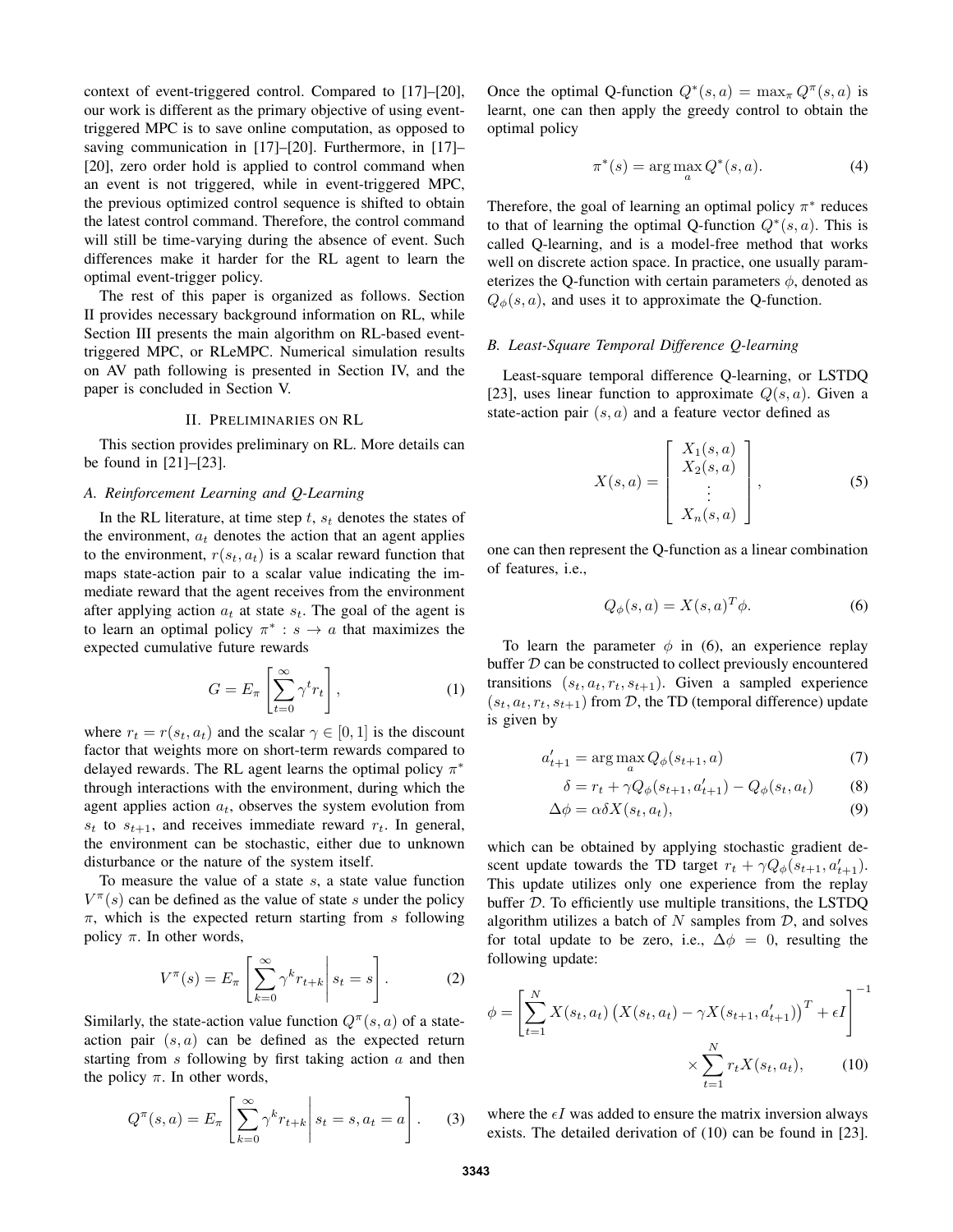## III. RL-BASED EVENT-TRIGGERED MPC

Before we present our main algorithm on RL-based eventtriggered MPC, or RLeMPC, we first review the eventtriggered MPC problem. Consider the following discretetime system dynamics

$$
\zeta_{t+1} = f(\zeta_t, u_t),\tag{11}
$$

where  $\zeta_t \in \mathbb{R}^n$  is the system state at discrete time  $t, u_t \in \mathbb{R}^m$ is the control input. Given a prediction horizon  $p$ , the MPC aims to find the optimal control sequence  $U_t$  and optimal state sequence  $Z_t$  by solving an optimal control problem (OCP), defined as:

$$
\min_{Z_t, U_t} \quad \sum_{k=1}^p J_{\text{mpc}}^k(Z_t, U_t) \tag{12a}
$$

$$
\text{s.t.} \quad \zeta_t = \hat{\zeta}_t \tag{12b}
$$

$$
\zeta_{t+k} = f(\zeta_{t+k-1}, u_{t+k-1}), \quad 1 \le k \le p \qquad (12c)
$$

$$
\zeta_{min} \le \zeta_{t+k} \le \zeta_{max}, \quad 1 \le k \le p \tag{12d}
$$

$$
u_{min} \le u_{t+k} \le u_{max}, \quad 0 \le k \le p-1 \qquad (12e)
$$

$$
\Delta_{min} \le u_{t+k} - u_{t+k-1} \le \Delta_{max},
$$
  

$$
0 \le k \le p - 1,
$$
 (12f)

where  $U_t$  and  $Z_t$  are defined as  $U_t = \{u_t, u_{t+1}, \ldots, u_{t+p-1}\}\$ and  $Z_t = \{ \zeta_{t+1}, \zeta_{t+2}, \ldots, \zeta_{t+p} \}$ . For (12b),  $\zeta_t$  denotes the current state estimation, and for (12f),  $u_{t-1}$  denotes the control action applied at the previous control loop. For conventional time-triggered MPC, the above OCP is solved for every sampling time t, and the first element of  $U_t$ , i.e.,  $u_t$  is applied to actuators as control command, while the remaining of the optimal sequence  $U_t$  is then abandoned. Unlike time-triggered MPC, event-triggered MPC solves the OCP (12) only when an event  $\gamma_{\text{ctrl}}$  is triggered, i.e.,  $\gamma_{\text{ctrl}} = 1$ . When  $\gamma_{\text{ctrl}} = 0$ , the optimal sequence  $U_{t_1}$  computed at last event (at time  $t_1$ ) can be used to determine the control command [16], i.e.,

$$
u = \begin{cases} \text{Solution of (12)} & \text{if } \gamma_{\text{ctrl}} = 1 \\ U_{t_1}(k+1) & \text{Otherwise.} \end{cases} \tag{13}
$$

In general, the event-trigger policy can be defined as,

$$
\gamma_{\text{ctrl}} = \pi(Z_{t_1}, \hat{\zeta}_t | \theta), \tag{14}
$$

where  $Z_{t_1}$  is the optimal state sequence computed at last event and  $\hat{\zeta}_t$  is the current state feedback.

It is then trivial to see that it requires careful selection of the event-trigger policy  $\pi$  according to the closed-loop system dynamics, as well as extensive calibration of the parameter  $\theta$ . However, it is usually non-trivial to obtain an analytical form of the MPC closed-loop systems, especially for constrained MPC with nonlinear objective function (12a) and nonlinear prediction model (11). Therefore, the design of event-trigger policy and its calibrations are usually problem specific and non-trivial. To address this limitation, we propose to use an RL agent (more specifically an LSTDQ agent) to learn the optimal event-trigger policy  $\pi(Z_{t_1}, \hat{\zeta}_t | \theta)$ , without assuming the knowledge of the closed-loop system dynamics. We start by defining the following key elements.

- *Action space*: The action space for RL agent is defined as  $\{0, 1\}$  where 1 indicates a trigger event and 0 means no trigger event.
- *State space*: The state space of the environment is defined to be  $(\hat{\zeta}, \bar{\zeta})$ , where  $\hat{\zeta}$  as mentioned above is the state estimate of the dynamical system (11) and  $\zeta$ is the MPC prediction made at last event.
- *Reward function*: We design the following immediate reward function emitted at time t:

$$
r_t \triangleq -J_{\text{mpc}}^1 dt - \rho a,\tag{15}
$$

where the first term measures the closed-loop control performance and the second term encourages less events to reduce online computation.

*Remark 1:* In current work, we consider the state space to be  $(\hat{\zeta}, \bar{\zeta})$ , which includes the MPC prediction  $\bar{\zeta}$  on current state made at last event. An alternative approach is to include the whole optimal state sequence  $Z_{t_1}$  in the state space. This will be explored as future work.

*Remark 2:* Note also that the balance between control performance and event frequency is achieved through  $\rho$  in the reward function (15), which is deemed as a hyperparameter in current study. This allows the designer to directly specify the compromise between control performance and MPC computational requirement. In some cases,  $\rho$  can be treated as part of the environment, and is known to the RL agent as state. In other words, the compromise between control performance and MPC computational requirement is a dynamic nature of the system. Examples of such scenarios include time-varying availability of microprocessor resources and variable prices of cloud-based computing. In such case, the RL agent needs to learn the optimal event-trigger policy through entire spectrum of  $\rho$ . This potentially more difficult problem is reserved for future study.

The LSTDQ agent learns parameter  $\phi$  by interacting with the environment, in our case, the closed-loop dynamic systems (11) and (13). At each time step, the agent would send an action  $a$  to the environment. The environment then sets  $\gamma_{\text{ctrl}} = a$ , implements the event-triggered MPC (13), simulates the dynamic system (11), and emits an immediate reward (15). The LSTDQ agent then observes the rewards, update  $\phi$  according to (10), and transitions to next state. The complete RLeMPC algorithm is shown in Algorithm 1, where the hyper-parameters include the total number of episodes  $M$ , length  $T$  of each episode, discrete time step dt, discount factor  $\gamma$ , and batch size N. The output of Algorithm 1 is the weights  $\phi$  for the linear value function (6). The RL agent interacts with the environment for  $M$  number of epochs (Lines 2-28). In Lines 5-9,  $\epsilon$ -greedy is used to balance exploration and exploitation. Lines 11-17 implement the event-triggered MPC to compute the control command  $u$ , which is used to simulate the dynamical system (11) at Line 18. After that, the environment emits next state  $s_{t+1}$  and immediate reward  $r_t$  at Lines 19-20, which is observed by RL agent at Line 22. The latest experience tuple is then added into an experience buffer  $D$  at Line 23. The RL parameters  $\phi$ is updated at Line 24 using a batch of  $N$  experiences sampled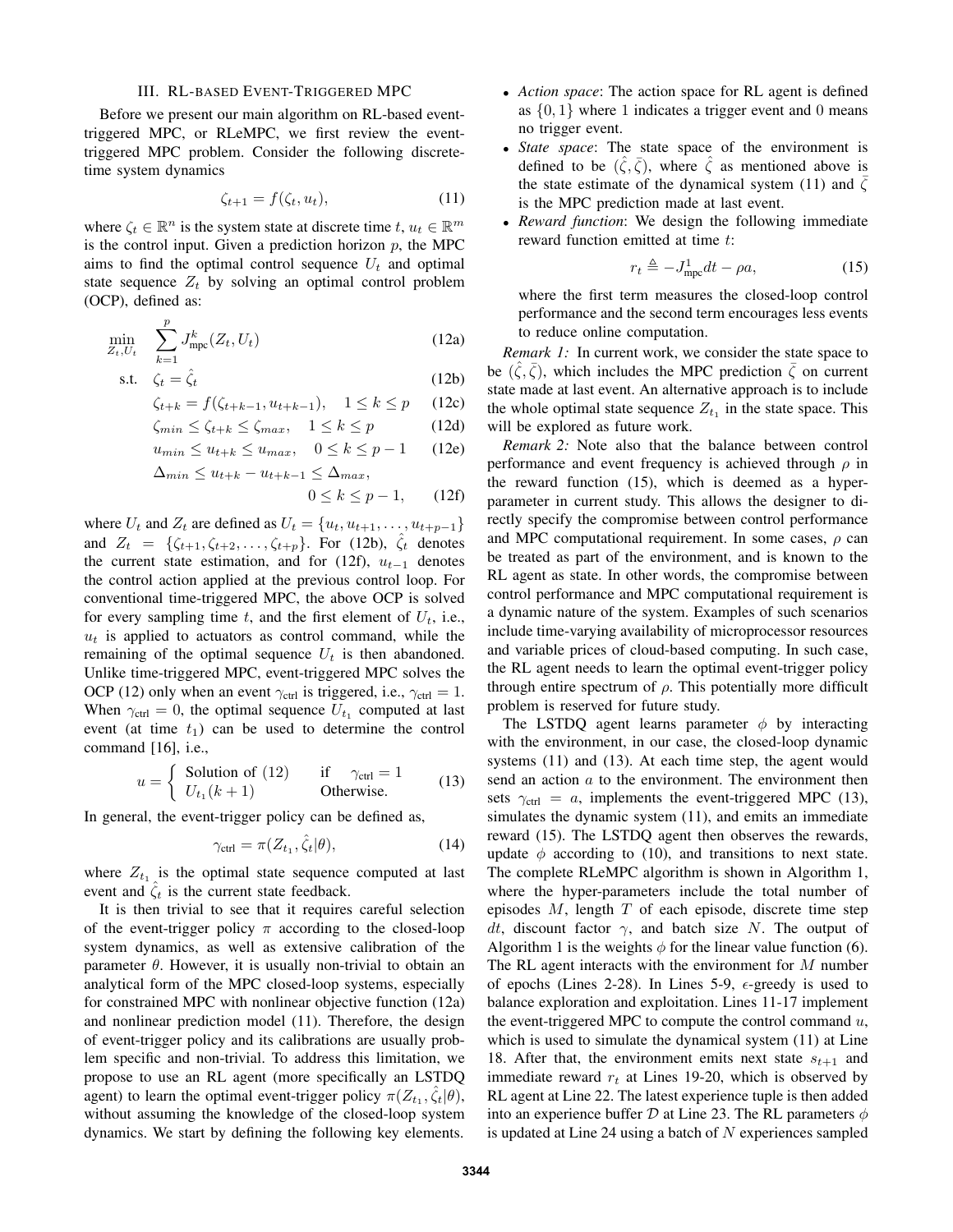Algorithm 1 RL-based Event-Triggered MPC **Input:** $M, T, dt, \gamma, N$ Output:  $\phi$ 1: Initialize  $\phi$ ,  $\mathcal{D} \leftarrow \emptyset$ 2: for  $j = 0$  to  $M - 1$  do 3: Initialize  $s_t$ , Z, U,  $k \leftarrow 0$ 4: while  $t \leq T$  do 5: if explore then 6: Sample  $a_t$  from  $\{0, 1\}$ 7: else 8:  $a_t \leftarrow \arg \max_a X(s_t, a_t)^T \phi$ 9: end if 10: <Simulate Environment> 11: **if**  $a_t = 1$  then 12:  $k \leftarrow 0;$ 13:  $(Z, U) \leftarrow$  Solving OCP (12) 14: else 15:  $k \leftarrow k + 1;$ 16: end if 17:  $u \leftarrow U(k);$ 18:  $\zeta_{t+1} \leftarrow$  Simulate (11) using u 19:  $s_{t+1} \leftarrow (\zeta_{t+1}, Z(k))$ 20:  $r_t \leftarrow (15)$ 21: <End of Environment Simulation> 22: Observe  $r_t$  and  $s_{t+1}$ 23: Update  $D$  to include  $(s_t, a_t, r_t, s_{t+1})$ 24: Sample N experiences from D and  $\phi \leftarrow (10)$ 25:  $s_t \leftarrow s_{t+1}$ 26:  $t \leftarrow t + dt$ 27: end while 28: end for

from the experience buffer  $D$ . RL agent then moves to next state at Lines 25-26. After each epoch, RL agent is reset for the next epoch at Line 3.

Note that Lines 11-20 is part of the environment, whose computation is unknown to the RL agents. The LSTDQ agent only observes the environment outputs (next state and reward) at Line 22.

#### IV. RLEMPC FOR AV PATH FOLLOWING

In this section we apply the proposed RL-based eventtriggered MPC, or RLeMPC, to nonlinear model predictive control in autonomous vehicle path tracking problem, as considered in [16].

## *A. AV Path Following Problem*

For a single track vehicle model, the equations for vehicle center of gravity (CG) and wheel dynamics are given by

$$
\dot{x} = v_x \cos \psi - v_y \sin \psi \tag{16a}
$$

$$
\dot{v}_x = v_y r + \frac{2}{m} \sum_{i=f,r} F_{x,i} - g \sin \sigma_g - \frac{1}{m} F_a \qquad (16b)
$$

$$
\dot{y} = v_x \sin \psi + v_y \cos \psi \tag{16c}
$$

$$
\dot{v}_y = -v_x r + \frac{2}{m} \sum_{i=f,r} F_{y,i} \tag{16d}
$$



Fig. 1. Results for  $\rho = 0$ . *Top*: Lateral position error. *Bottom*: Event with moving average.

$$
\dot{\psi} = r \tag{16e}
$$

$$
\dot{r} = \frac{1}{I} \left( 2L_{xf} F_{y,f} - 2L_{xr} F_{y,r} \right),\tag{16f}
$$

where  $x$ ,  $y$  and  $\psi$  are the vehicle CG longitudinal position, lateral position, and rotational angle, and  $v_x$ ,  $v_y$ , and r are the vehicle longitudinal velocity, lateral velocity, and yaw rate. Note that x, y, and  $\psi$  are in *global* inertial frame while  $v_x$ ,  $v_y$ , and r are in *vehicle* frame. Furthermore, m is the vehicle mass, I is the vehicle rotational inertia on yaw dimension, and finally,  $L_{xf}$  and  $L_{xr}$  are the distance from CG to the middle of front and rear axle, respectively. Please refer to [16] for a detailed computation of the aerodynamic drag force  $F_a$  and tire forces  $F_x$  and  $F_y$ , where both  $F_x$  and  $F_y$  are functions of steering angle  $u$ . One can then discretize  $(16)$ to obtain a discrete-time model of the form (11), with  $\zeta =$  $[x, v_x, y, v_y, \psi, r].$ 

For AV path following, a path planner generates desired path, which is then tracked by the MPC. In this paper, we consider the similar driving maneuver that was investigated in [5], [16], where the vehicle tracks a sinusoidal trajectory. More specifically, the lateral position is a function of the longitudinal position, as given by

$$
y = g(x) = 4\sin\left(\frac{2\pi}{100}x\right). \tag{17}
$$

To simplify the simulation, we only consider front steering angle as control input, and the longitudinal control is assumed to be done by a separate controller.

The cost function in this case is defined as follows:

$$
J_N(Z_t, U_t) = \sum_{k=1}^p \left| \left| \zeta_{t+k}(3) - 4\sin\left(\frac{2\pi}{100}\zeta_{t+k}(1)\right) \right| \right|_{Q_t}^2
$$
  
+ 
$$
\sum_{k=0}^{p-1} \left( ||u_{t+k} - u_{t+k}^r||_{Q_u}^2 \right), \quad (18)
$$

where the first term penalizes the path tracking error and is nonlinear.

Similar to [16], the prediction horizon is set to  $p =$ 10. Finally. the upper bounds and lower bounds for input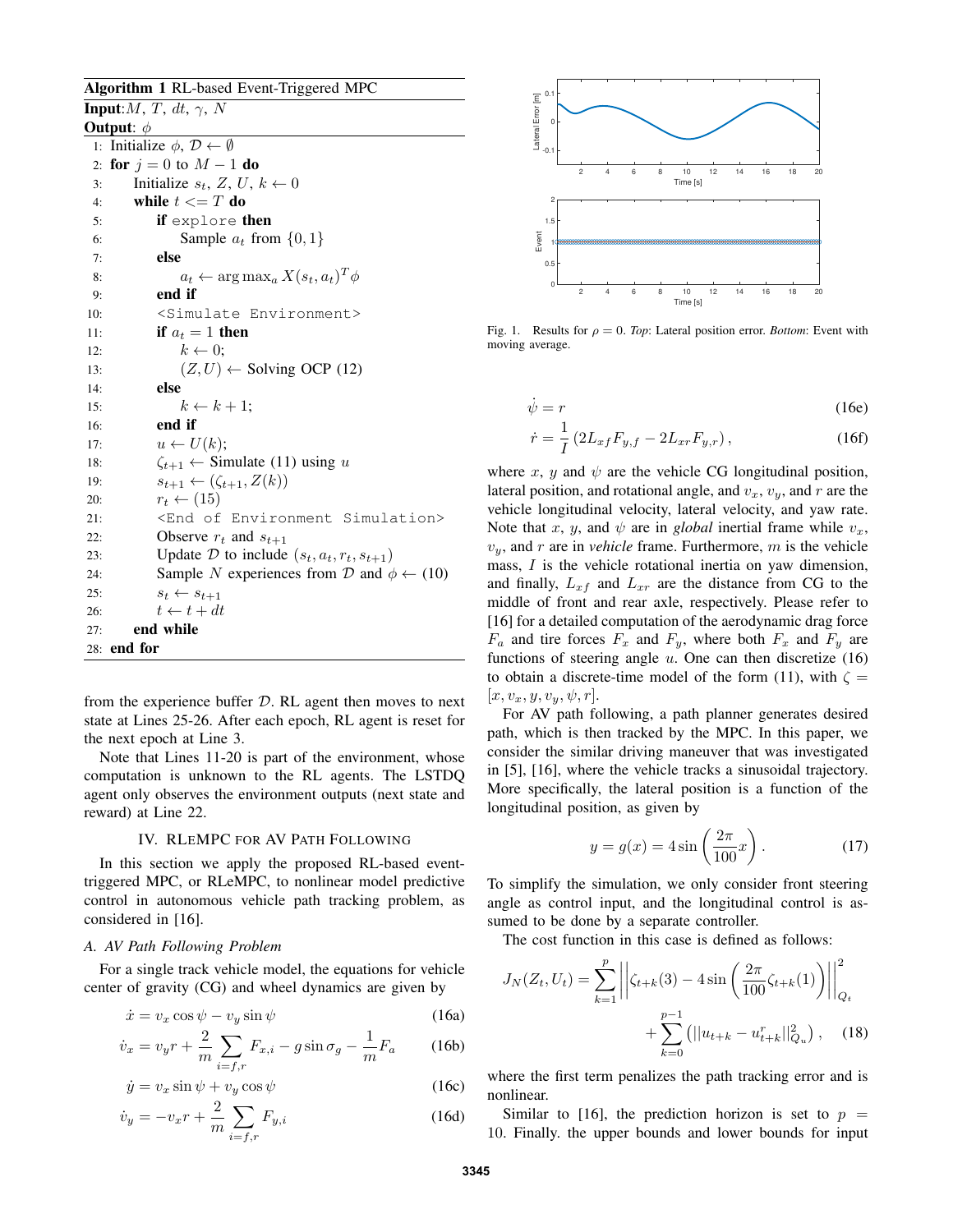

Fig. 2. Results for  $\rho = 0.001$ . *Top*: Lateral position error. *Bottom*: Event with moving average.



Fig. 3. Results for  $\rho = 0.01$ . *Top*: Lateral position error. *Bottom*: Event with moving average.

constraints are given by

 $u_{max} = 0.54105$   $\Delta_{max} = 0.034907$  $u_{min} = -0.54105$   $\Delta_{min} = -0.034907.$ 

#### *B. Numerical Results*

We train the LSTDQ RL agent for 500 episodes, each with a length of  $T = 20$  seconds and a sampling time of  $dt = 200$ ms. Discount factor is set to  $\gamma = 1$ , and batch size is  $N = 32$ .

Numerical results for  $\rho = 0, 0.001, 0.01$ , are shown in Figs. 1-3, where the lateral position error is shown on top while the event is shown on the bottom. Note the bottom also plots the average event counts over a moving window of 2 seconds. When  $\rho = 0$ , there is no penalty on triggering MPC and, as shown in Fig. 1, the RL agent correctly triggers MPC for every sampling time, and the path tracking error is the smallest (also see Fig. 4). When  $\rho = 0.001$ , the RL agent tends to trigger an event when the tracking error is large, and keeps silent when the error is and/or going to be around 0, as shown in Fig. 2. In this case, the average relative event frequency is around 0.5. Finally, when  $\rho = 0.01$ , the penalty on event frequency outweighs the other term in (15). Therefore, the event pattern seems to span the time space



Fig. 4. Results on different level of ρ. *Top*: MPC running cost function J. *Middle*: Average event frequency throughout episode. *Bottom*: Average lateral position error.

evenly. In other words, the RL agent simply extends the sampling time by roughly 5 times. Note that this is different from extending sampling time of a time-triggered MPC, as in the latter case the control action is held constant during the extended sample period, while in RLeMPC it is time varying.

Furthermore, Fig. 4 compares the performance of eventtriggered MPC with RL agents trained by different hyperparameter  $\rho$ . When  $\rho = 0$ , RL triggers MPC at every time step, resulting in an event frequency of 5 Hz (corresponding to the sampling time of  $dt = 200$ ms) and smallest tracking error. As the value of  $\rho$  increases, the rewards function (15) penalizes more on triggering MPC, resulting in less frequent event and higher MPC cost  $J_{\text{mpc}}$ . Note that in prior work [16], the event frequency is indirectly influenced by the threshold parameters, whose impact on the event frequency is not intuitive to understand. In contrast, in the proposed RLeMPC framework, one can view  $\rho$  as a calibratible parameter that directly impacts the balancing between control performance and MPC computational load. Finally, Fig. 4 also plots the average path tracking error. Note that since MPC cost function (18) includes penalty term on excessive steering, the MPC cost  $J_{\text{mpc}}$  as used in (15) is higher than the path tracking error.

Finally, as comparison, we implemented the thresholdbased event-trigger policy used in [16], where the results are shown in Fig. 5 and Table I. The threshold-based eventtrigger policy is manually calibrated such that the closed-loop system achieves an average tracking error that is comparable to RLeMPC with  $\rho = 0.001$  as shown in Fig. 2. From Fig. 5, it is clear that the threshold-based policy is very sensitive to the lateral error. When the error is high, it triggers event at almost every sampling time. In contrast, RLeMPC distributes the event more evenly, such that it triggers event only every